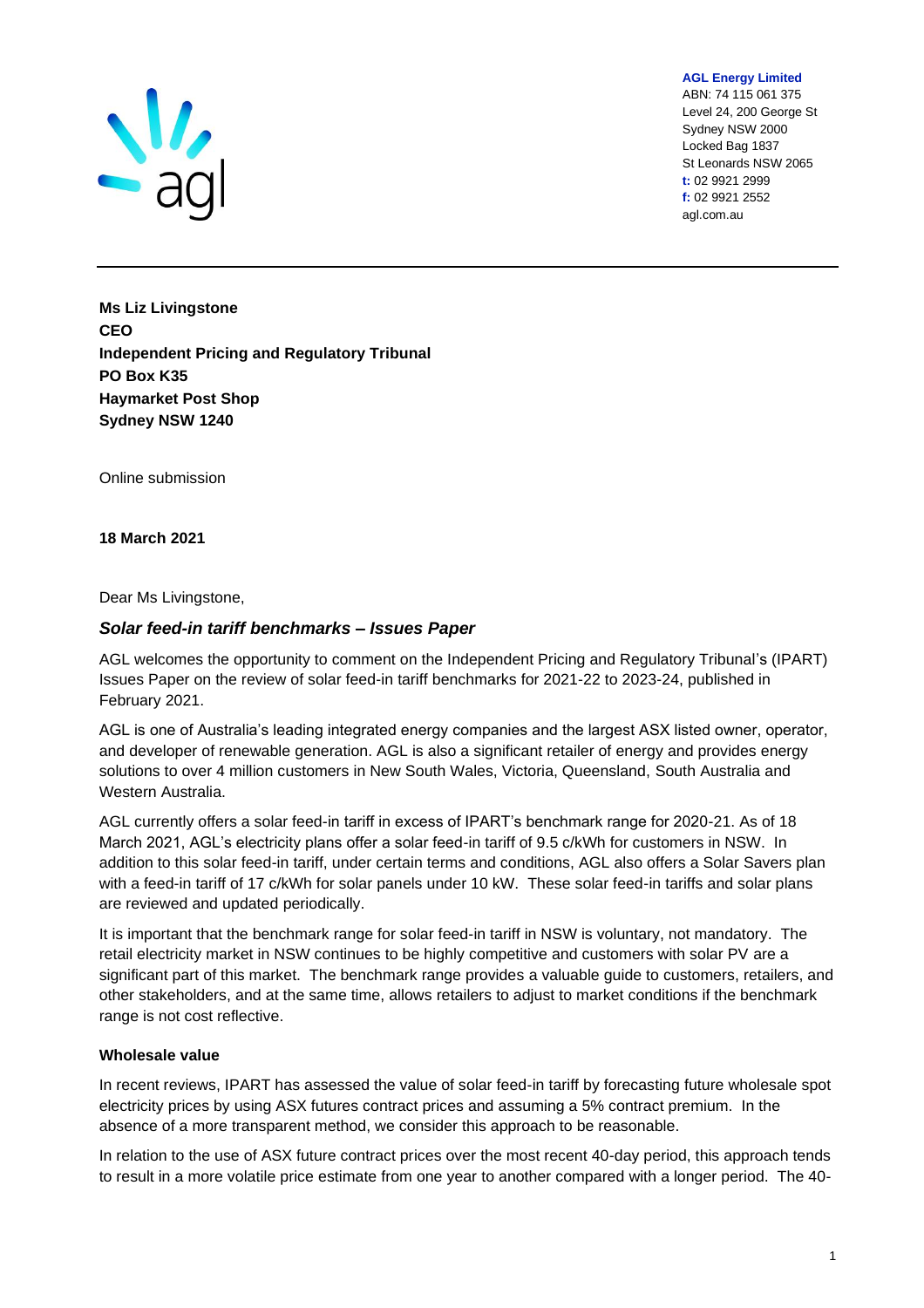

day period is somewhat arbitrary but is more reflective of current market conditions when the number of solar installations, small and large scale, continue to increase.

## **Solar multiplier**

In recent reviews, IPART has used a simulation process based on the Monte Carlo method to estimate the solar multiplier, using historical half-hourly spot prices and half-hourly solar export data.

IPART has noted that the Monte Carlo modelling is complex and costly and suggested a simpler method to calculate a weighted average wholesale price of solar based on the price of each half hour of electricity and the proportion of solar energy exported in that half hour. IPART modelling shows that the alternative method results in all-day solar multipliers which are very similar to the median values under the Monte Carlo approach. IPART has previously used this method and it is similar to the approach currently used by the Essential Services Commission in Victoria (ESC).

In the final report to the review of the 2021-22 feed-in tariff for the ESC, Frontier Economics had recommended against the use of the Monte Carlo approach. This was because the solar multiplier has fallen significantly due to increased solar PV penetration in recent years. In IPART's previous reviews of the solar feed-in tariff, the solar multiplier has declined from 1.14 for 2017-18 to 0.97 for 2020-21. According to Frontier Economics, the Monte Carlo simulation may inappropriately preserve historical correlations between prices and exports.

Accordingly, AGL supports IPART's preference to consider an alternative approach to the Monte Carlo method which is more transparent and replicable.

In relation to the number of years of data, due to the significant uptake of rooftop solar, as well as other factors, there are considerable changes in the supply and demand of electricity, so that a longer time series may not be representative. We therefore support the IPART approach of calculating the solar multiplier over the most recent one, two and three-year periods and taking the midpoint of the minimum and maximum values.

IPART is also proposing to assess the solar multiplier for each network separately. If the results are similar, one benchmark for NSW will be set, otherwise separate benchmarks will be set for each network. As the benchmark is voluntary, AGL consider this to be a useful exercise. While AGL currently sets solar feed-in tariffs on a jurisdictional basis, the change to a network basis is not expected to create material issues as retail contracts are already offered on a network basis.

### **Time dependent feed-in tariff**

IPART is required to provide a guidance on price variation throughout the day. In our view, it is unnecessary to align IPART's time-dependent benchmark ranges with time-of-use periods used by each network. The time-of-use periods are different for each network and solar export profiles are different from consumption profiles.

The range of time windows set out by IPART can provide stakeholders with the flexibility to group the time windows into larger blocks. Although there are references to batteries in the Issues Paper, we note that the current time windows are relevant for solar export only, as there are no prices between 8 pm to 6 am.

# **Summary**

In AGL's view, the IPART approach to modelling the feed-in tariff benchmarks continues to be reasonable but we support the change from the Monte Carlo method for determining the solar multiplier. AGL